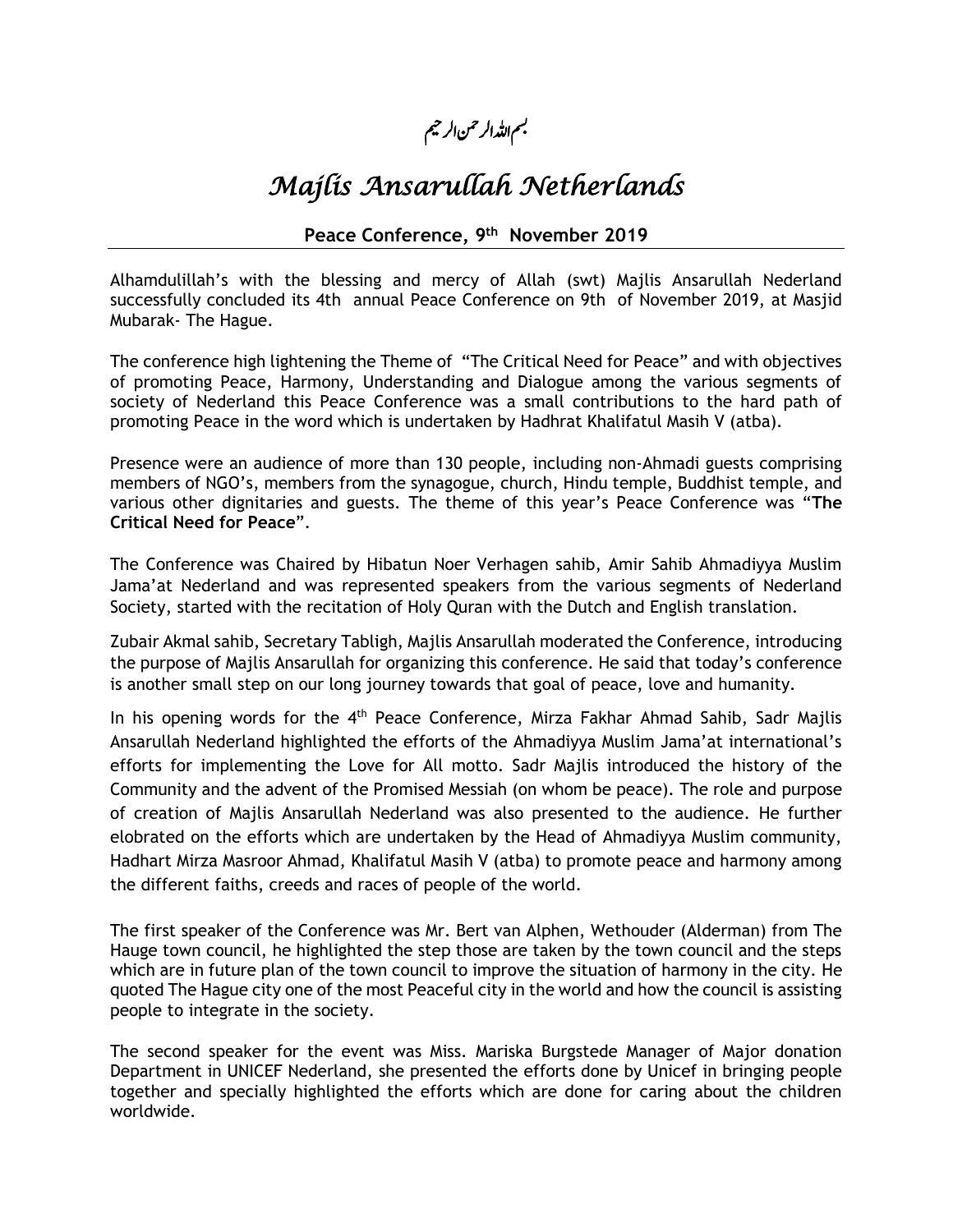At this point a short documentary video documentary was also shown to all participants highlighting the world wide tours of Huzur Aqdas (may Allah strengthen his hand,) in order to extend the message of peace, this documentary video was keenly viewed by all.

Harry van Bommel (the ex-member of Nederland Parliament was the next speaker for the day, he highlighted his efforts from international perspective to help bring harmony and peace to the world, especially in the politically disbalance areas.

Fourth speaker for this conference was Miss. Patricia Halveman, chairman of an NGO, she explains her relationship with Jama'at Ahmadiyya and particularly with Majlis Ansarullah Nederland, she appreciated the hard work and resources which Majlis put behind organizing events like Peace Conference and Charity Walk, she also explain the work she and her NGO is busy with, in order to bring together peace loving people together.

The last invited speaker was Mr Robin Ton Hoopen, a PHD candidate and lecturer of theology in the Vrij University of Amsterdam. He emphasis on the importance of harmony and an peaceful society, he further added that the life of all prophets is full of making peace in their communities

Amir Sahib (National President) Jama'at Ahmadiyya Netherlands concluded the event. Amir sahib valued the keen interest shown by all and offered his thanks to all the guests, and to the organizing team, all the speakers were presented with a bouquet of flowers and a gift as the symbol of gratitude by Amir Sahib on behalf of Majlis Ansarullah Netherlands.

The conference proceedings ends at this point with silent Dua'a which was lead by missionary in charge Mr. Naeem Ahmad Warraich, after which disbursement of donations collected during the Charity Walk on 14th September 2019 to the 8 nominated charities of Nederland, shield were also presented to the highest collectors of donations. The cheques and shields were presented to the benefiting charities and the winners of the donation collection by the Amir sahib (National President) of Ahmadiyya Muslim Jama'at Nederland. The charities included in this year's beneficiaries were Humanity First, Childs Right, Defense for Children, Diabetes Fonds, Terre Des Home, Mundo Younido, The Future Gambia and Unicef.

Tweets and Linkedin messages related to pre and post event were witnessed by more than 10,000 viewers, this gives an opportunity to Majlis Ansarullah Nederland to spread the message of the peaceful teaching of Islam and practices of Jama'at Ahmadiyya, Alhamdolillah.

Majlis Ansarullah has been invited to several other events across the country as a result of this experience.